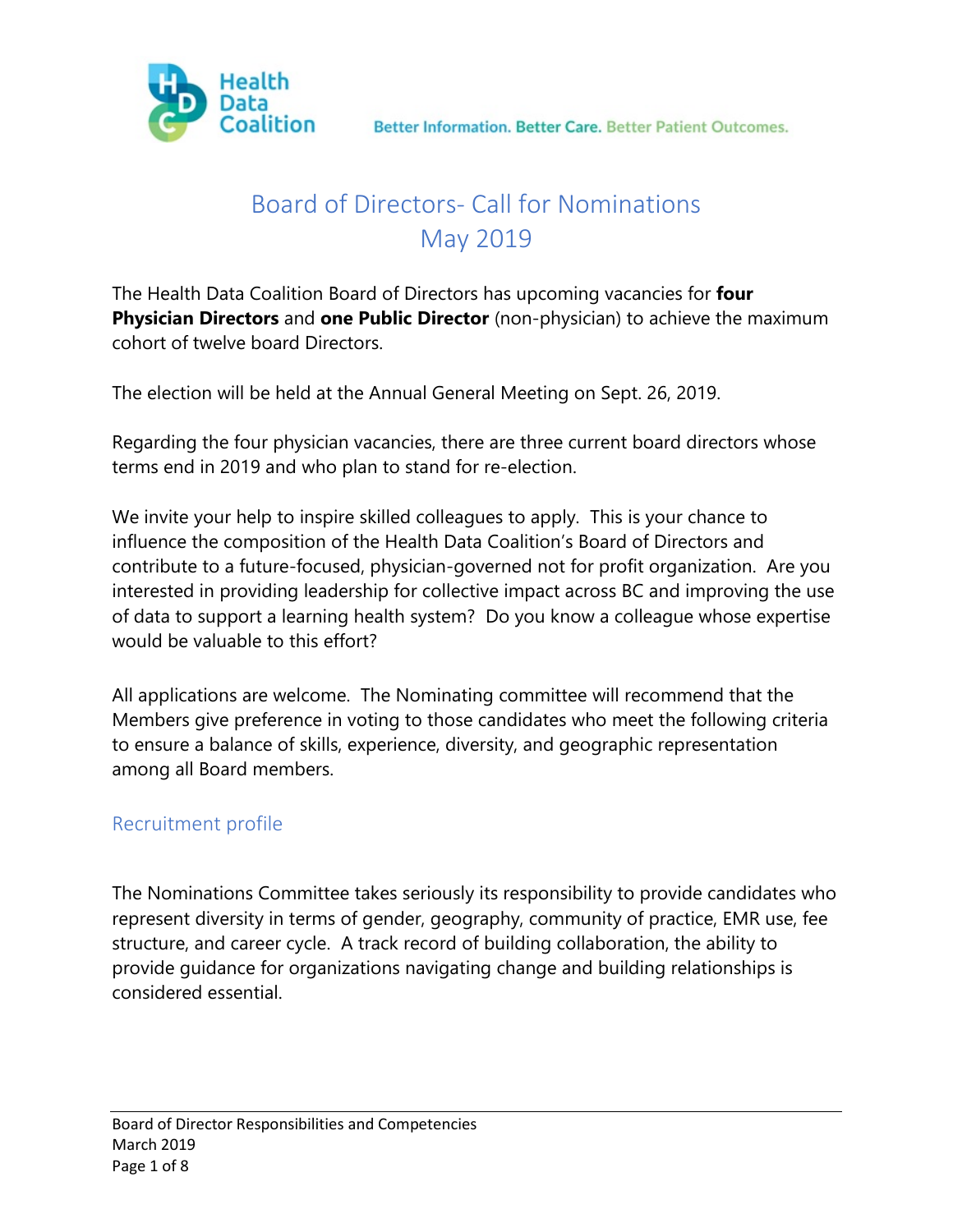

The HDC Board has conducted its annual review of the competencies required to serve on the board, and areas where the HDC Board would benefit from additional skills or knowledge. Collectively, a range of competencies and knowledge need to be exercised by the HDC Board Directors. **No one individual is expected to have all the attributes and skills required**.

For this election, the Nominations Committee is seeking nominees with an emphasis on the following **priority criteria**:

- Passion for Quality Improvement, and understands a learning health system
- Leadership experiences, engagement skills and positive relationships across the physician community
- Strategic knowledge of provincial health system dynamics and relationships
- Business experience in successfully scaling up a technology platform
- Is an OSCAR EMR user and willing to be an advocate in that community

## How to make your nomination

Nominations are requested to be submitted by midnight on **May 25, 2019.** Nominations from the floor at the AGM will not be accepted. The nomination form requests a statement of your relevant qualifications and experience, a description of your interest in the opportunity, and contact information for two references. If you are interested in exploring this opportunity, please submit your nomination form and CV by email to Kate Fagan Taylor, Executive Director at [kate.fagantaylor@hdcbc.ca](mailto:kate.fagantaylor@hdcbc.ca) by May 25, 2019.

The Nominations Committee will ensure each nominee receives a copy of the Conflict of Interest Policy and Declaration Form, and Confidentiality Policy. The Committee will liaise with nominees to confirm their qualifications, including:

- Willingness to make a commitment to the mission of the HDC
- Strong interest in working on the advancement of the use of data
- Willing to dedicate an average of 2-3 hours a week to board work for a term of two (2) years
- Willing to commit to Board meeting participation, and to prepare for all meetings in advance (bimonthly day-long in person; virtual meetings alternate months) and to contribute on one or more committees.
- Cultural awareness, understanding, and appreciation of diverse cultural needs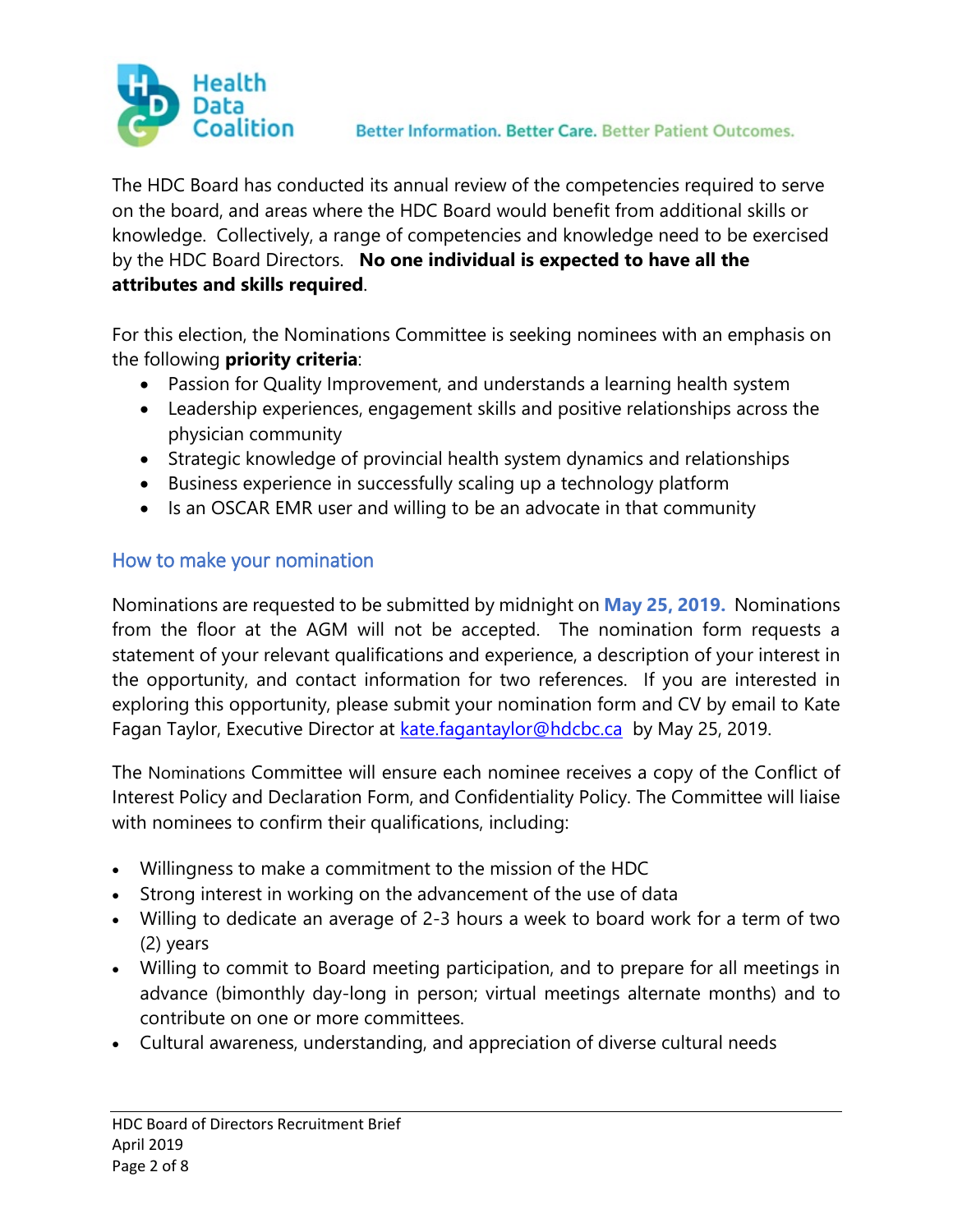

- Commitment to act ethically in accordance with the values of the HDC: **Trustworthiness, Collaboration, Quality, Innovation, and Service.**
- Are committed to identify and manage any conflicts of interest, and maintain confidentiality
- Understand the need to base decisions on what is good for the HDC
- Will accept accountability for group decisions so the Board of Directors speaks with one voice
- Willing to efficiently use technology to respond to online communications (emails, web meetings, conference calls)
- Have institutional support for their service during the three-year term

A brief biography will be requested for the package to be circulated in advance with the AGM agenda. The Committee will present all qualified candidates to the Membership for the election and invite the Members to vote with consideration for on the published priorities and the collective competencies required for the board. Nominees will have the opportunity to speak or share a video at the AGM to present themselves as candidates.

The Nominating Committee will retain applications of anyone not elected in a given year and confirm ongoing interest in being considered for a future vacancy, or for a Board Committee or working group.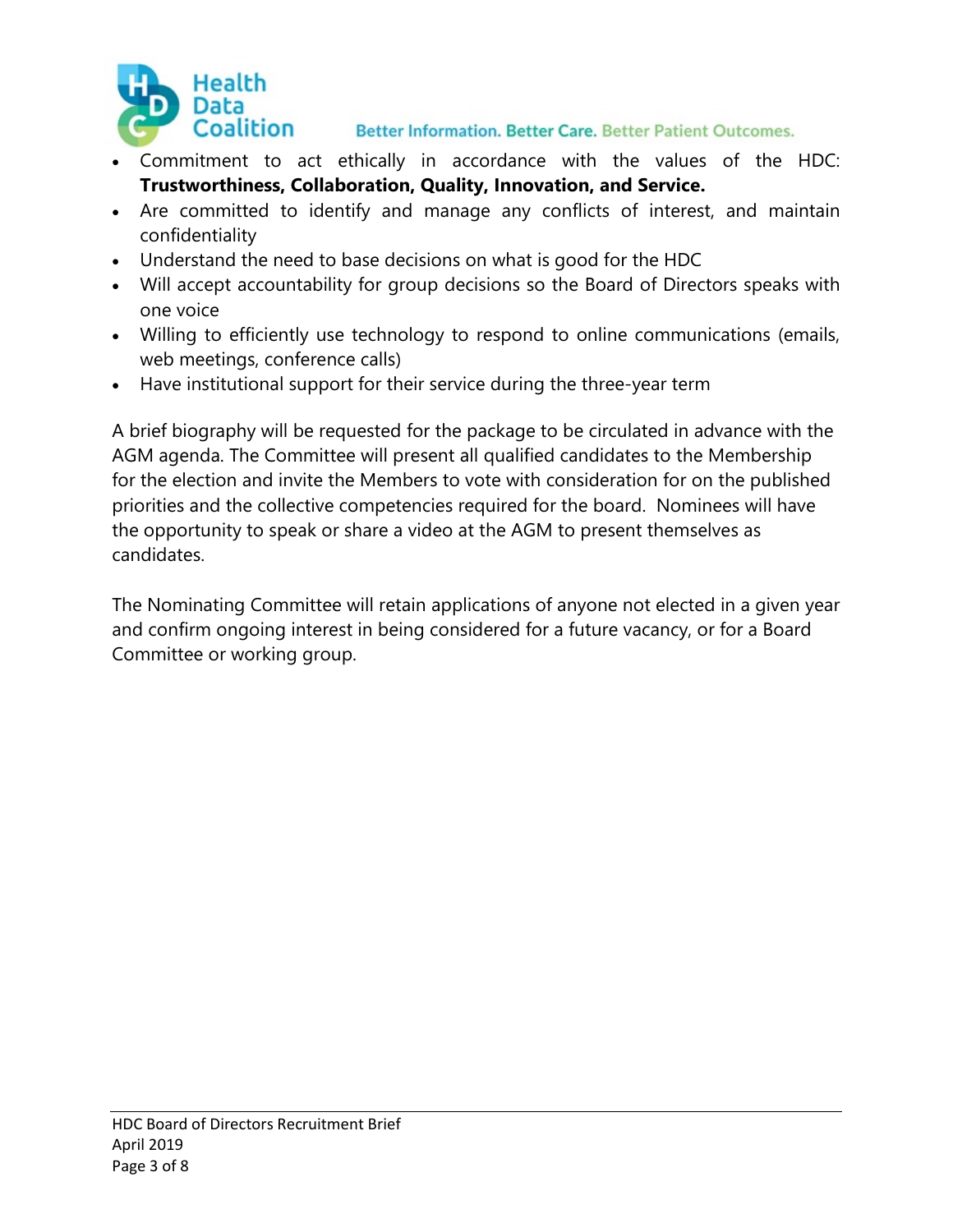

# **Board Director Responsibilities and Competencies**

## Board Director Responsibilities

Directors on the HDC Board exercise three core responsibilities:

#### 1. **Set the direction for the Health Data Coalition:**

- Perform strategic thinking and planning
- Promote a positive public image
- Set mission and vision
- Establish organizational values
- Approve budget

#### **1. Ensure wise use of resources:**

- Hire capable executive leadership
- Provide fiduciary oversight
- Ensure resources are being applied to organizational priorities

## 2. **Provide oversight of the organization**:

- Approve the policy framework and policies
- Oversee fiscal management
- Minimize exposure to risk
- Measure progress on strategic plan
- Monitor programs and services
- Provide legal and moral oversight
- Evaluate the CEO
- Perform self-evaluation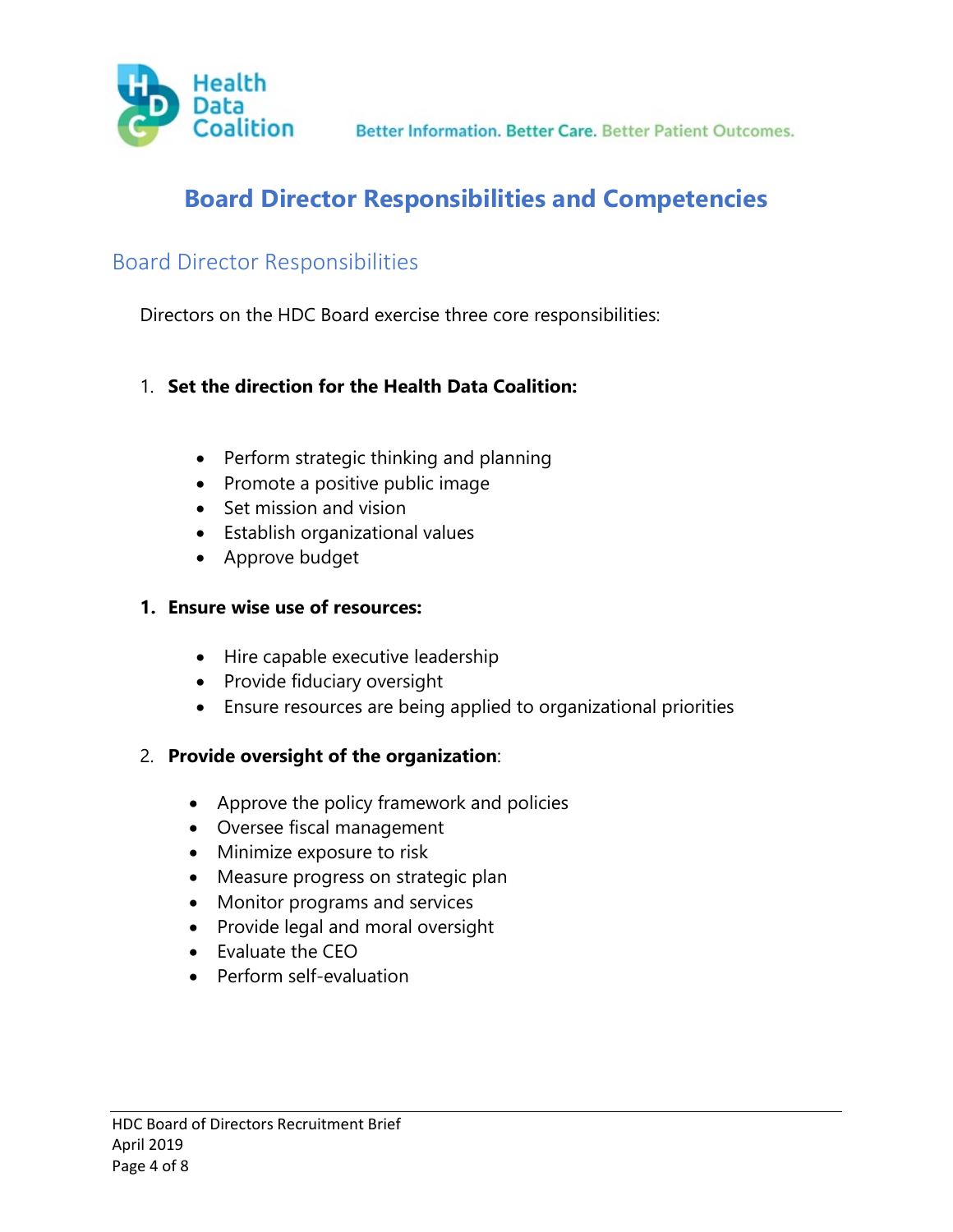

Additional responsibilities include coordinating and leading various board committees and working groups, representing the association at in engagement events, and serving as advocates for the HDC in the professional and technological landscape.

# Board Director Competencies

The Health Data Coalition Board provides governance for an organization that receives public funding and requires the highest transparency and quality of governance.

## **The following knowledge and competencies are required of all Directors, once fully oriented to the HDC..**

## **Knowledge**

- Be familiar with the HDC's mission, vision, values, and goals (strategic plan)
- Understand the role and function of the HDC in advancing the sharing and use of EMR-generated data to support health service quality improvement
- Understand the Board of Directors' role in proper stewardship
- Understand the HDC's governance structure and policies
- Understand the HDC's programs and services
- Understand the needs of the HDC's members and stakeholders
- Understand the distinct roles and responsibilities of HDC staff and contractors

## **Strategic Thinking**

- Ability to keep the big picture in mind and not allow self or others to be caught up in minutiae
- Ability to think independently, grow in knowledge, and rely on data rather than opinions
- Ability to be goal and future oriented
- Ability to think critically, ask questions, and challenge unsubstantiated opinions
- Ability to understand issues from different perspectives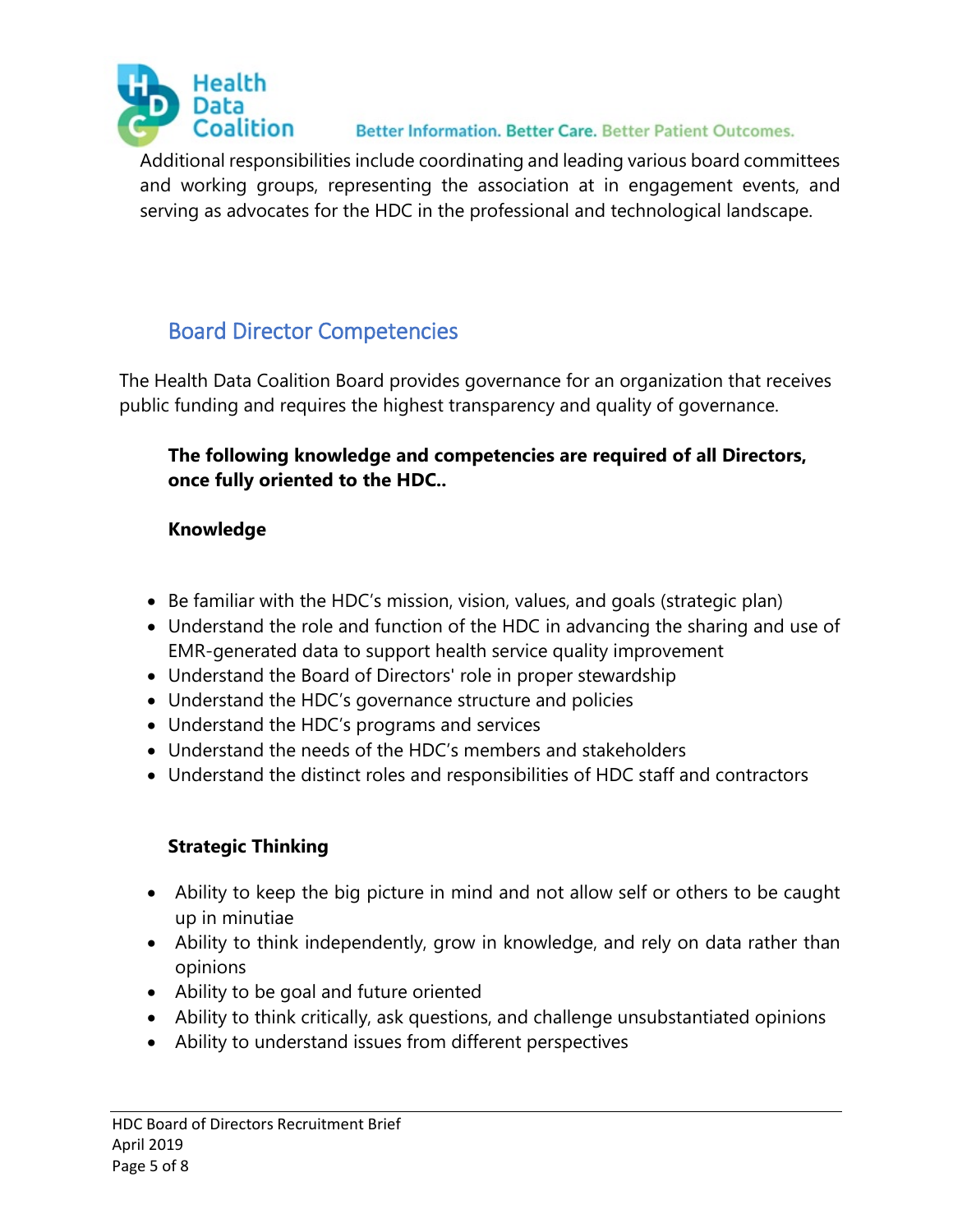

- Ability to understand and process substantial amounts of information (print, online, and verbal) effectively and efficiently
- Ability to understand and assist HDC in linking its activities to its strategic direction

#### **Communication**

- Ability to articulate ideas, opinions, rationales, and comments in a clear, concise, and logical manner to address the needs of the audience
- Ability to effectively communicate with a culturally and linguistically diverse team of other board members, leadership entities, HDC members, and HDC staff, orally and in writing
- Ability to speak in front of small and large groups using both self-prepared and externally-prepared materials, and with a professional demeanor
- Ability to achieve practical consensus in group discussions
- Ability to advocate for the profession and its members

#### **Decision Making**

- Ability to use logic and reasoning to identify issues as well as the strengths and weaknesses of alternative solutions, conclusions, or approaches to problems
- Ability to make informed decisions efficiently and act when needed
- Ability to be objective about what is best for the whole of the HDC, rather than what is best for a constituency, such as regions or EMR user groups

## **Collaboration**

- Ability to effectively collaborate with the HDC executive director, board colleagues, and staff
- Ability to propose initiatives, while working within the organization's current priorities and respecting decision-making processes/delegated authority
- Ability to constructively propose changes to existing priorities if required
- Ability to interact with other board members in a group setting, both contributing to discussions, and valuing the contributions of all members
- Willingness to exercise and develop chairing skills
- Willingness to develop relationships with external organizations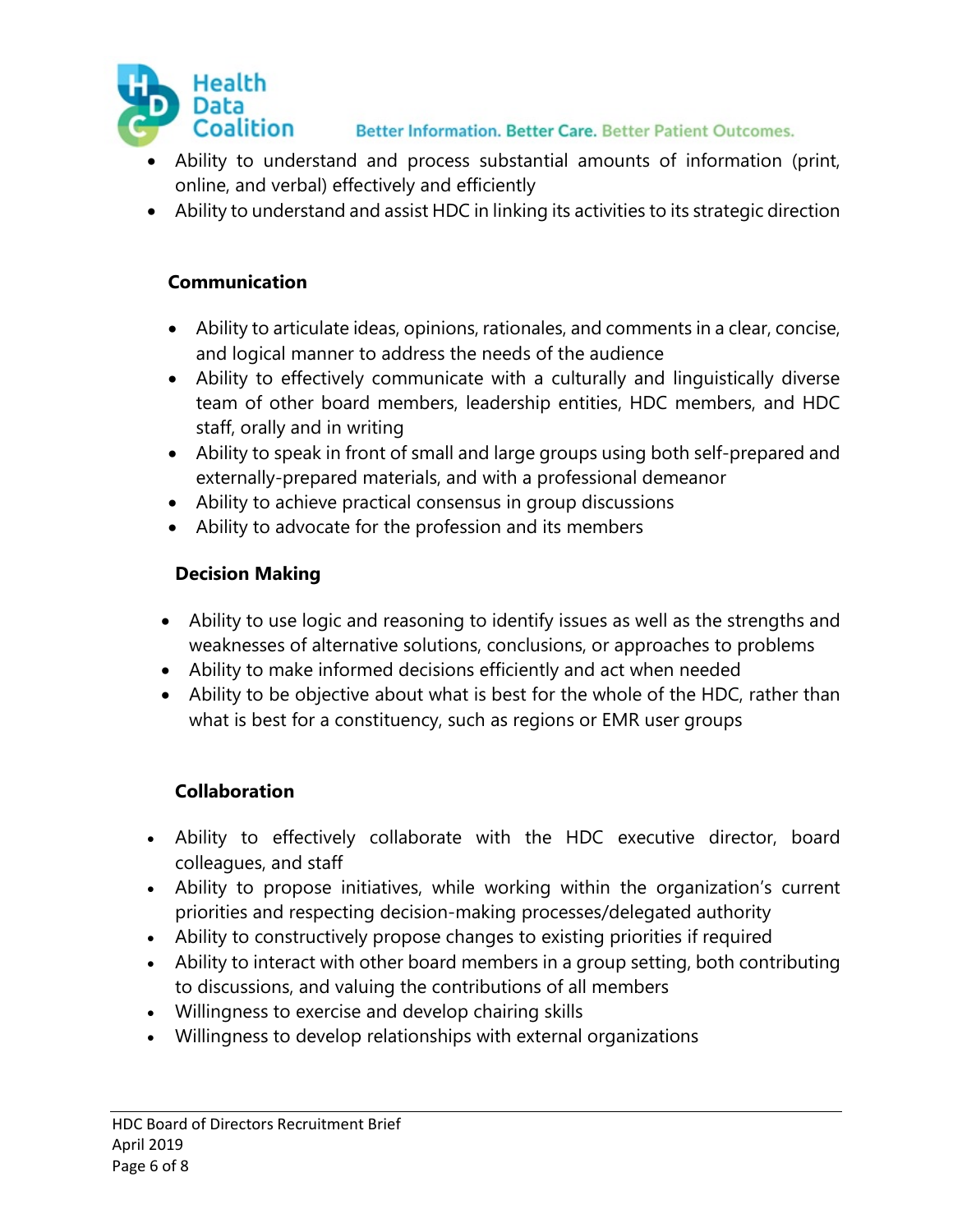

• Ability to connect individuals, organizations and initiatives to align strategies and operations

## **Analytical Skills**

- Ability to understand and analyze financial and other reports and publications
- Ability to review and analyze proposed budgets considering resources, strategic goals, and priorities

## Competencies specific to physician Directors

The Health Data Coalition Board is a physician-led organization and its governance must be guided by the insights of knowledgeable physicians who can apply clinical insights and awareness of the interests, needs and social contexts of their fellow physicians.

## **The following knowledge and competencies are required of physician Directors:**

- Understand the primary care physician profession in different contexts across the province/across Canada
- Recognize and anticipate opportunities and threats for family physicians in BC that may have direct implications for the HDC
- Experience interacting with diverse health care professionals.

## Competencies specific to public Directors (non-physicians)

The HDC operates in a context where financial and business expertise and technical expertise are required to support the Board in considering the best-informed, full range of strategic options and risks, and ensure informed oversight and accountability.

**The following areas of knowledge and competencies will be sought in Public Directors (non-physicians):**